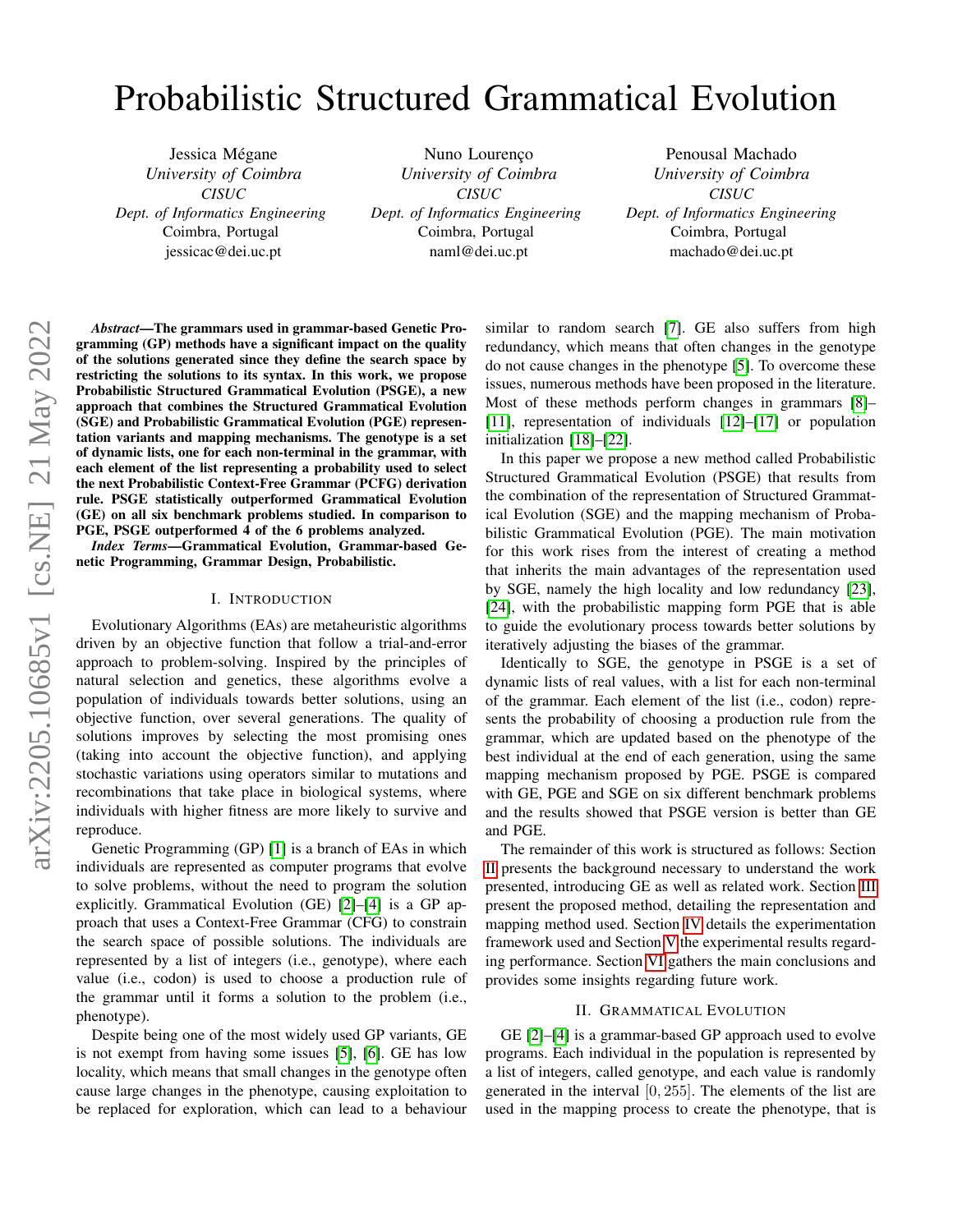the solution of the problem, using the production rules defined by a CFG. A grammar is a tuple  $G = (NT, T, S, P)$  where NT and T represent the non-empty set of *Non-Terminal (NT)* and *Terminal (T)* symbols, S is an element of NT in which the derivation sequences start, called the axiom, and  $P$  is the set of production rules. The rules in P are in the form  $A ::= \alpha$ , with  $A \in NT$  and  $\alpha \in (NT \cup T)^{+}$ . The NT and T sets are disjoint. Each grammar defines a language  $L(G) = \{w :$  $S \stackrel{*}{\Rightarrow} w, w \in T^*$ , that is the set of all sequences of terminal symbols that can be derived from the axiom. The symbol  $*$ represents the unary operator Kleene star.

| $<$ expr> ::= $<$ expr> $<$ op> $<$ expr> |
|-------------------------------------------|
| $ <$ var $>$                              |
| $<$ op> ::=+                              |
|                                           |
| ∣∗                                        |
|                                           |
| $< var > ::= x$                           |
| y                                         |
| $\vert$ 1.0                               |
|                                           |

<span id="page-1-1"></span>Fig. 1. Example of a CFG.

The mapping from genotype to phenotype is done starting from the axiom of the grammar and expanding the leftmost non-terminal. The codons of the genotype are used to choose which production rule to expand by applying the modulo operator (mod) between the codon and the number of derivation rules of the respective non-terminal.

| Genotype                                                                                                          |                  |
|-------------------------------------------------------------------------------------------------------------------|------------------|
| $[34, 13, 9, 151, 95, 221, 23, 98, 145, 42, 153]$                                                                 |                  |
| $<$ expr> $\rightarrow$ $<$ expr> $<$ op> $<$ expr>                                                               | $34mod2 = 0$     |
| $<$ expr> $<$ op> $<$ expr> $\rightarrow$ $<$ var> $<$ op> $<$ expr>                                              | $13mod2=1$       |
| $\langle var \rangle \langle op \rangle \langle exp \rangle \rightarrow x \langle op \rangle \langle exp \rangle$ | $9mod3=0$        |
| $x <$ op> $\lt$ expr $>$ $\to$ $x$ / $\lt$ expr $>$                                                               | $151 \mod 4 = 3$ |
| $x / \langle \text{expr} \rangle \rightarrow x / \langle \text{var} \rangle$                                      | $95 \mod 2 = 1$  |
| $x$ / $\langle \text{var} \rangle \rightarrow x$ / 1.0                                                            | $221 \mod 3 = 2$ |
| <b>Phenotype:</b> $x/1.0$                                                                                         |                  |
|                                                                                                                   |                  |

<span id="page-1-0"></span>Fig. 2. Example of the genotype-phenotype mapping of GE.

An example of the genotype-phenotype process is shown in Fig. [2,](#page-1-0) using the example of grammar presented in Fig. [1.](#page-1-1) The mapping begins with the axiom of the grammar,  $\langle \text{expr}\rangle$ , which has two expansion alternatives, and the first unused codon of the genotype, 34. By applying the modulo operator between the codon and the number of production rules,  $34 \mod 2 = 0$ , we obtain the index of the rule to be expanded which is  $\langle \text{expr}\rangle \langle \text{opp}\rangle$ . This procedure is repeated until there are no more non-terminal symbols to expand or numbers from the genotype to read. In the last case, if we still have non-terminals to expand, we can employ a wrapping technique, in which the genotype is reused until it yields a valid individual or the predefined number of wraps is reached. If we haven't mapped all of the non-terminals after all of the wraps, the mapping procedure will stop and the individual will be considered invalid. The fitness function is

used to evaluate each individual's phenotype, and then the population is subjected to selection procedures.

#### *A. Related Work*

GE is one of the most popular GP variants, and it has undergone various modifications over the years to address some of its major criticisms, namely high redundancy and low locality. Low locality refers to small genotype changes that result in large phenotypic changes, whereas high redundancy refers to multiple genotypes corresponding to the same phenotype. The majority of these proposed solutions include changes to grammars [\[8\]](#page-7-6)–[\[11\]](#page-7-7), individual representation [\[12\]](#page-7-8), [\[13\]](#page-7-12), [\[15\]](#page-7-13)–[\[17\]](#page-7-9), [\[25\]](#page-8-3), or population initialization [\[18\]](#page-7-10)–[\[22\]](#page-8-0).

SGE [\[25\]](#page-8-3) addresses GE's locality and redundancy issues while achieving better performance results [\[14\]](#page-7-14). The genotype in SGE is a set of dynamic lists of ordered integers, one list for each non-terminal of the grammar. Each value in the list represents which production rule to select from the non-terminal. Different grammar-based GP approaches were compared in [\[26\]](#page-8-4), and the authors demonstrated that SGE outperformed several grammar-based GP representations in some problems.

Position Independent Grammatical Evolution ( $\pi$ GE) [\[16\]](#page-7-15) is a method that uses a new representation and mapping mechanism in which the genotype of the individual determines the order of expansion of the non-terminals, reducing the positional dependency that exists in GE. Individual genotypes are made of tuples of two values (*nont*, *rule*), with *nont* determining which non-terminal to expand next and *rule* determining the rule to derive from that non-terminal. On several problems, this technique outperformed GE, with statistical differences.

Chorus [\[17\]](#page-7-9) is another method that allows for positional independence, with each gene encoding only one production of the grammar. This strategy, however, has not been proved to be superior than the GE standard.

The design of the grammars is another aspect that has had some attraction for researchers since they define the search space, and thus the choice of grammar can affect the speed of convergence to the best solution [\[9\]](#page-7-16). Some research has been done to study the performance of GE with various types of grammars, such as the use of recursively balanced grammars [\[8\]](#page-7-6), [\[9\]](#page-7-16) and the reduction of non-terminal symbols [\[9\]](#page-7-16), [\[10\]](#page-7-17).

Harper et al. [\[8\]](#page-7-6) demonstrated that the grammar used at the start of the evolutionary process can have a significant impact on the solutions, such as generating a large number of invalid individuals when using recursive grammars. It has also been demonstrated that when a balanced grammar is used, there is more variety in the size of solutions.

Nicolau et al. [\[9\]](#page-7-16) tested GE with different grammars, which included balanced grammars, grammars with corrected biases, and grammars with unlinked productions. The experimental tests using a recursively balanced grammar, in which there is a non-recursive production for every recursive one, yielded better results than the original grammar. However it resulted in a larger number of individuals consisting of a non-terminal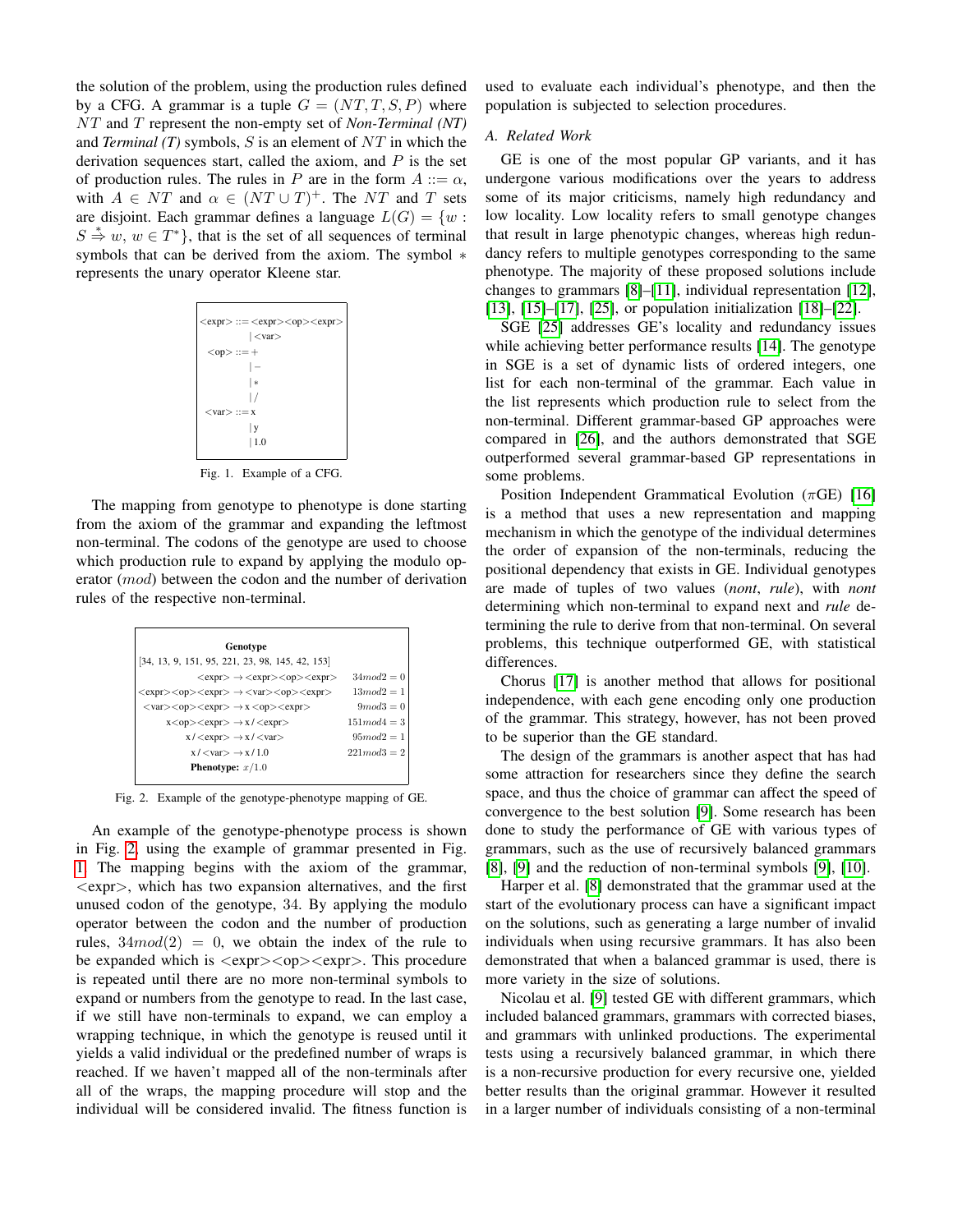symbol. Nicolau [\[10\]](#page-7-17) proposed a method for reducing the number of non-terminal symbols, replacing them with their productions, which, while showing a slight improvement in performance, has the disadvantage of producing complex grammars that are difficult to read.

Another area of research has been the evolution of the grammar throughout the evolutionary process [\[11\]](#page-7-7)–[\[13\]](#page-7-12), [\[15\]](#page-7-13).

Grammatical Evolution by Grammatical Evolution  $((GE)^2)$ [\[11\]](#page-7-7) is a method where the grammar and genetic code coevolve. The method employs two distinct grammars: universal grammar and solution grammar. The structure of the solution grammar, which is used to map the individuals, is dictated by the universal grammar. This method has been shown to be effective in developing biases toward non-terminal symbols. Later, it was implemented into a new algorithm, meta-Grammar Genetic Algorithm (mGGA) [\[27\]](#page-8-5), which resulted in improved performance.

PGE [\[15\]](#page-7-13) is a recent variant of GE in which the individuals are mapped using a Probabilistic Context-Free Grammar (PCFG) and the genotype is a list of real numbers. A PCFG is a quintuple  $PG = (NT, T, S, P, Probs)$  where NT and T represent the non-empty set of *Non-Terminal (NT)* and *Terminal (T)* symbols, S is an element of NT called the axiom,  $P$  is the set of production rules, and  $Probs$  is a set of probabilities associated with each production rule. The mapping begins with the leftmost non-terminal, and the rule whose probability interval includes the codon is chosen for each non-terminal to be expanded. The PCFG probabilities are updated at the end of each generation based on the expansion rules used to create the best individual of the current generation alternating with the best individual overall. PGE proved to be superior than GE with statistical differences in the two problems studied.

Kim et al. [\[12\]](#page-7-8) proposed Probabilistic Model Building Grammatical Evolution (PMBGE), in which the mapping is based on a PCFG and the probabilistic technique Estimation Distribution Algorithm (EDA), which also replaces the mutation and crossover operators. The probabilities of the grammar are changed every generation based on the frequency of the rules expanded by the best individuals. This technique generates a new population from the new grammar at each generation. When compared to GE, the proposed approach performed similarly. Later, Kim et al. [\[13\]](#page-7-12) adapted Conditional Dependency Tree (CDT) to the mechanism of updating the grammar, creating cdPMBGE which takes into account the dependencies between production rules. The results revealed no statistical differences between GE and the proposed approach. This method outperformed GE with statistical differences in two of the four problems analysed.

# <span id="page-2-0"></span>III. PROBABILISTIC STRUCTURED GRAMMATICAL **EVOLUTION**

In this work we propose  $PSGE<sup>1</sup>$  $PSGE<sup>1</sup>$  $PSGE<sup>1</sup>$  in which the representation of individuals and the mapping mechanism is a combination

<span id="page-2-1"></span><sup>1</sup>The implementation of PSGE is available at: https://github.com/jessicamegane/psge

of the approaches followed by SGE and PGE. The mapping resorts to a PCFG to choose the derivation rules. At the end of each generation the probabilities of the grammar are updated according to the production rules expanded by the best individual of the current generation or the best individual overall.

The individuals are represented by a set of dynamic lists, with each list being associated with a non-terminal of the grammar. The lists contain an ordered sequence of real numbers, with each codon corresponding to the probability of choosing a production rule.

The pseudo-code of the initialization of individuals in PSGE is presented in Alg. [1.](#page-2-2) The algorithm takes as parameters the genotype (which starts with an empty list for each nonterminal), the non-terminal symbol to expand (the axiom of the grammar in the first iteration), the current depth (which starts at 0), the maximum depth limit and the PCFG. The function is recursive and ends when the genotype belongs to a valid individual. At each iteration a random value between 0 and 1 is generated and added to the list of the non-terminal to be expanded (Alg. [1,](#page-2-2) lines 2-3). To determine which rule to expand next based on the new codon, the mapping process is simulated (Alg. [1,](#page-2-2) line 4).

<span id="page-2-2"></span>

| <b>Algorithm 1</b> Random candidate solution of PSGE                 |
|----------------------------------------------------------------------|
| 1: <b>procedure</b> CREATEINDIVIDUAL(genotype, symb, depth,          |
| max depth, pcfg)                                                     |
| $codon = random(0,1)$<br>2:                                          |
| genotype[symb].append(codon)<br>3:                                   |
| selected_rule = $generate\_expansion({\rm symb}, {\rm codon},$<br>4: |
| pcfg, depth, max_depth)                                              |
| $expansion\_symbols = pcfg[symb][selected\_rule]$<br>5:              |
| for sym in expansion_symbols do<br>6:                                |
| if not is_terminal(sym) then<br>7:                                   |
| $createIndividual(genotype, symb, depth + 1,$<br>8:                  |
|                                                                      |

- max\_depth, pcfg) 9: end if
- 10: end for
- 
- 11: end procedure

The approach for genotype-phenotype mapping is described in Alg. [2.](#page-3-0) The genotype, a counter called *positions* to map (which is initially empty and is used to store the genotype position of each non-terminal list at the current iteration), the symbol to expand (which starts in the axiom), the current depth, the maximum depth limit, and the grammar are all passed as arguments to the algorithm. If more codons are required to construct a valid individual during mapping, they will be created at random and added to the genotype (Alg. [2,](#page-3-0) lines 3-6). One of the benefits of this representation is that with the depth limit, it is feasible to add productions as needed without the risk of bloat (a significant increase in the size of the solutions [\[28\]](#page-8-6)), ensuring that valid individuals are always created.

To choose the derivation rule to expand, we use the function that is described in Algorithm [3.](#page-3-1) The function receives as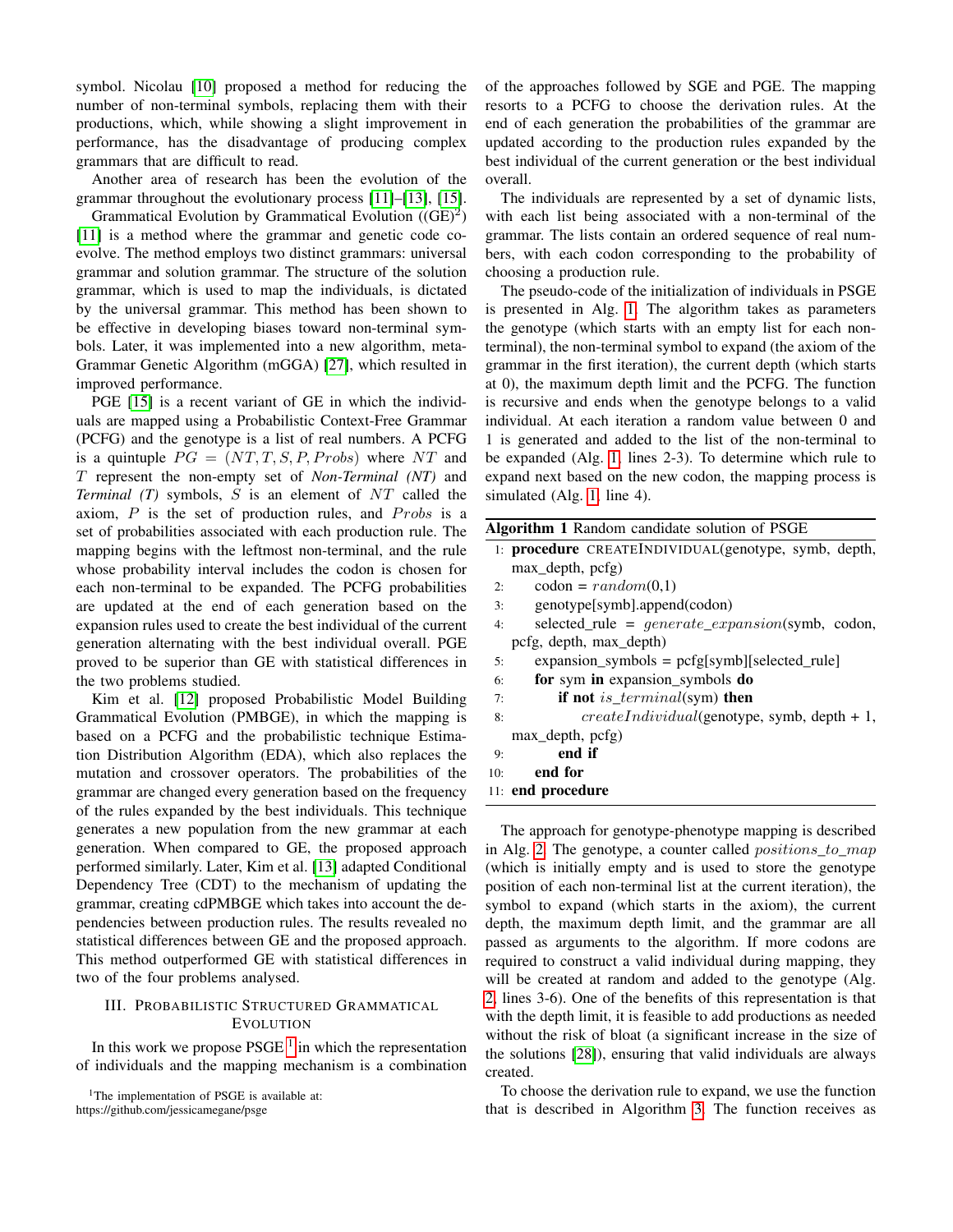<span id="page-3-0"></span>

|  | Algorithm 2 Genotype-Phenotype mapping of PSGE |  |  |
|--|------------------------------------------------|--|--|
|  |                                                |  |  |

|     | 1: <b>procedure</b> MAPPING(genotype, positions_to_map, symb, |
|-----|---------------------------------------------------------------|
|     | depth, max_depth, pcfg)                                       |
| 2:  | $phenotype = ""$                                              |
| 3:  | <b>if</b> positions_to_map[symb] $\geq$ = len(genotype[symb]) |
|     | then                                                          |
| 4:  | $codon = random(0,1)$                                         |
| 5:  | genotype[symb].append(codon)                                  |
| 6:  | end if                                                        |
| 7:  | codon = genotype[symb][positions_to_map[symb]]                |
| 8:  | selected_rule = generate_expansion(symb, codon,               |
|     | pcfg, current_depth, max_depth)                               |
| 9:  | $expansion = pcfg[symb][selected-rule]$                       |
| 10: | positions_to_map[symb] $+= 1$                                 |
| 11: | for sym in expansion do                                       |
| 12: | if is_terminal(sym) then                                      |
| 13: | $phenotype += sym$                                            |
| 14: | else                                                          |
| 15: | $+=$ $mapping(\text{genotype},$<br>phenotype                  |
|     | positions_to_map, sym, depth $+1$ , max_depth, pcfg)          |
| 16: | end if                                                        |
| 17: | end for                                                       |
| 18: | return phenotype                                              |
|     | 19: end procedure                                             |
|     |                                                               |

parameters the non-terminal symbol to be expanded, the codon, the grammar, the current depth and the maximum depth established. The mechanism for choosing the derivation rule is based on that of PGE [\[15\]](#page-7-13), in which the rule whose probability interval incorporates the value of the codon is chosen (Alg. [3,](#page-3-1) lines 15-21), however for PSGE when the depth limit is reached, only non-recursive production rules are considered (Alg. [3,](#page-3-1) lines 4-13). In this case, the probabilities of the nonrecursive rules are adjusted proportionally so that their sum is 1. The codon value is compared with the new probability values, and the rule whose probability range includes the codon value is chosen.

| <b>PCFG</b>                               | Prob.        |
|-------------------------------------------|--------------|
| $<$ expr> ::= $<$ expr> $<$ op> $<$ expr> | [0.00; 0.37] |
| $ <$ var $>$                              | [0.37; 1.00] |
| $<$ op $> ::= +$                          | [0.00; 0.22] |
|                                           | [0.22; 0.39] |
| $\ast$                                    | [0.39; 0.68] |
|                                           | [0.68; 1.00] |
| $<$ var $>$ ::= x                         | [0.00; 0.41] |
| V                                         | [0.41; 0.67] |
| 1.0                                       | [0.67; 1.00] |

<span id="page-3-3"></span>Fig. 3. PCFG example. Prob. represents the range of values covered by each production rule, and the size of the range corresponds to the probability of that production rule being chosen.

An example of an individual's mapping process is depicted in Fig. [4,](#page-3-2) using the grammar in Fig. [3.](#page-3-3) The process begins by expanding the axiom of the grammar,  $\langle \text{expr} \rangle$ , using the first codon in the list of the respective non-terminal of the genotype,

<span id="page-3-1"></span>

| Algorithm 3 PSGE function to select an expansion rule       |
|-------------------------------------------------------------|
| 1: procedure GENERATE_EXPANSION(symb, codon, pcfg,          |
| depth, max_depth)                                           |
| $cum\_prob = 0.0$<br>2:                                     |
| if depth $\geq$ max_depth then<br>3:                        |
| $nr\_prods = get\_non\_recursive\_prod(s(pcfg[symb])$<br>4: |
| total_nr_prods = $sum(nr\_prods.getProb())$<br>5:           |
| for prod in non_recursive_prods do<br>6:                    |
| $new\_prob = prod.getProb() / total_nr\_prods$<br>7:        |
| $cum\_prob = cum\_prob + new\_prob$<br>8:                   |
| if codon $\leq$ cum_prob then<br>9:                         |
| selected_rule = prod<br>10:                                 |
| break<br>11:                                                |
| end if<br>12:                                               |
| end for<br>13:                                              |
| else<br>14:                                                 |
| for prod in pcfg[symb] do<br>15:                            |
| $cum\_prob = cum\_prob + prod.getProb()$<br>16:             |
| if codon $\leq$ cum_prob then<br>17:                        |
| $selected_{rule} = prod$<br>18:                             |
| break<br>19:                                                |
| end if<br>20:                                               |
| end for<br>21:                                              |
| end if<br>22:                                               |
| return selected rule<br>23:                                 |
| 24: end procedure                                           |

in this case  $0.19$ . The non-terminal  $\langle \text{expr} \rangle$  presents two derivation rules, with different probabilities of being chosen. The 0.19 codon is included in the range of probabilities of the first rule,  $\langle \text{expr}\rangle \langle \text{opp}\rangle$ , therefore expansion is made for that rule. The derivation is always done from the leftmost non-terminal, so the next non-terminal to expand is  $\langle \text{expr}\rangle$ . The next available codon in the list of the nonterminal  $\langle \text{expr} \rangle$  is 0.46, which falls within the probability range of the second expansion rule,  $\langle var \rangle$ . The  $\langle var \rangle$  will be the next to expand and has three derivation rules. 0.32 is the first codon available in the list of  $\langle var \rangle$  of the genotype, and falls within the range of probabilities covered by the first production rule, x, which is a terminal symbol, so  $\langle op \rangle$  is the next symbol to expand. The procedure is repeated until a valid individual is formed.

| Genotype                                                                                                                              |                           |              |        |  |
|---------------------------------------------------------------------------------------------------------------------------------------|---------------------------|--------------|--------|--|
| $<$ expr $>$                                                                                                                          | $<$ var $>$<br>$<$ op $>$ |              |        |  |
| [0.19, 0.46, 0.87]                                                                                                                    | [0.27]                    | [0.32, 0.64] |        |  |
| $\langle$ expr $>\rightarrow$ $\langle$ expr $>\langle$ op $>\langle$ expr $>$                                                        |                           |              | (0.19) |  |
| (0.46)<br>$\langle$ expr> $\langle$ op> $\langle$ expr> $\rightarrow$ $\langle$ var> $\langle$ op> $\langle$ expr>                    |                           |              |        |  |
| (0.32)<br>$\langle var \rangle$ $\langle op \rangle$ $\langle exp \rangle$ $\rightarrow$ x $\langle op \rangle$ $\langle exp \rangle$ |                           |              |        |  |
| (0.27)<br>$x <$ op> $<$ expr> $\rightarrow$ x - $<$ expr>                                                                             |                           |              |        |  |
| $x - \langle expr \rangle \rightarrow x - \langle var \rangle$                                                                        |                           |              |        |  |
| $x -  - x - y$                                                                                                                        |                           |              |        |  |
| <b>Phenotype:</b> $x - y$                                                                                                             |                           |              |        |  |
|                                                                                                                                       |                           |              |        |  |

<span id="page-3-2"></span>Fig. 4. Example of the genotype-phenotype mapping of PSGE with a PCFG.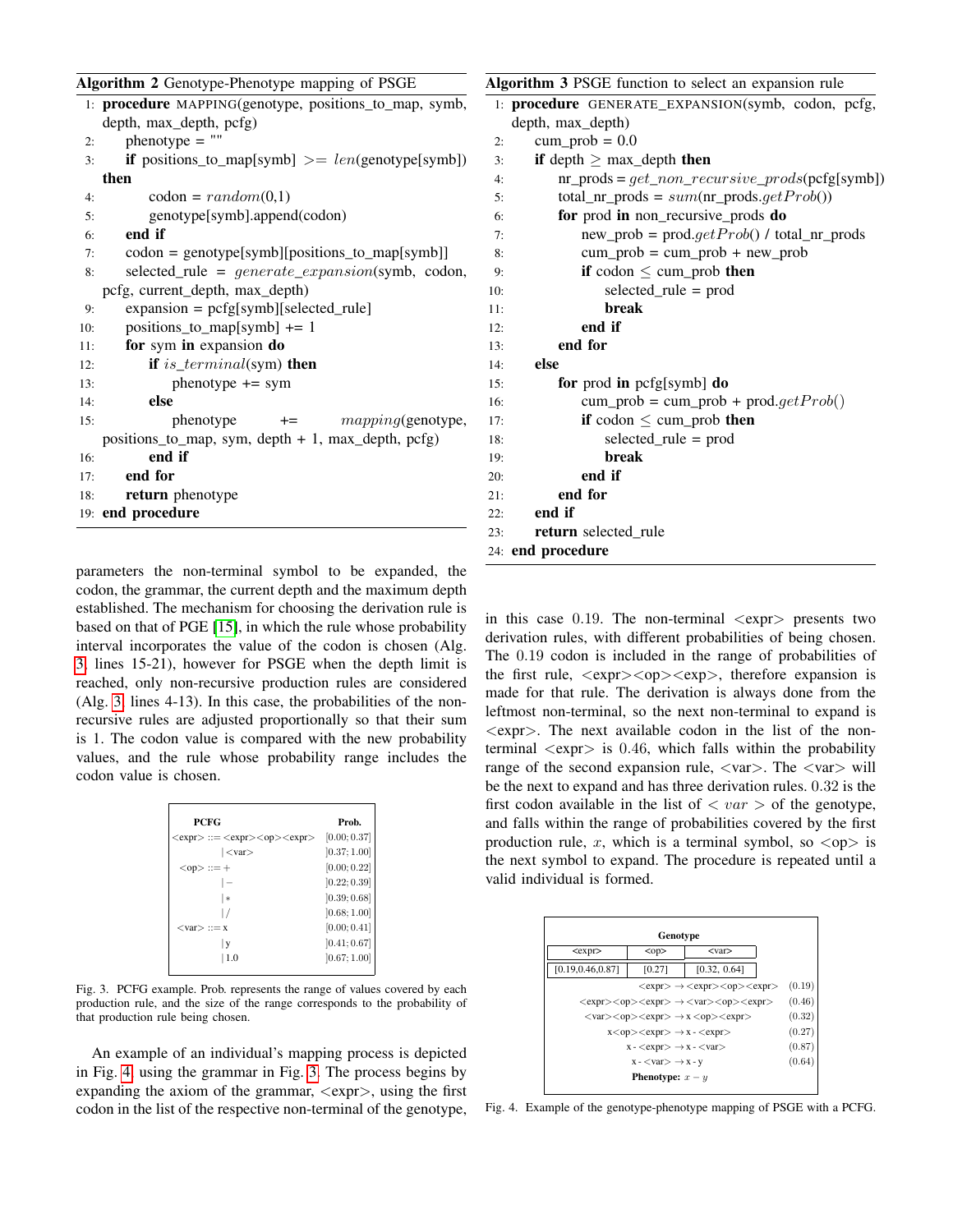At the end of each generation the best individual overall and the best individual from the current generation are used alternately to update the PCFG probabilities, using the same mechanism proposed for PGE [\[15\]](#page-7-13). All individuals are remapped to update the phenotype according to the new updated grammar.

For each production *i* of each non-terminal *j* we have a *counter* with the number of times that each production was chosen, and the probability (*prob*) of the PCFG of choosing that production. If the counter is greater than zero, that is, the production rule was used to map the individual, we use [\(1\)](#page-4-1). If the counter is zero, that is, the production rule has not been used by the individual, we use [\(2\)](#page-4-2). The learning factor is represented by  $\lambda$ , with  $\lambda \in [0, 1]$ , and is used to make the transitions on the search space smoother.

<span id="page-4-1"></span>
$$
prob_i = min(prob_i + \lambda * \frac{counter_i}{\sum_{k=1}^{j}counter_k}, 1.0)
$$
 (1)

<span id="page-4-2"></span>
$$
prob_i = prob_i - \lambda * prob_i \tag{2}
$$

After updating the probabilities using the equations, these are adjusted until the sum of the probabilities of each production rule of each non-terminal is 1.

## <span id="page-4-6"></span>*A. Variation Operators*

Genetic operators are used to introduce genotype-level changes in individuals, such as mutation and crossover. The mutation operator changes randomly chosen codons, and in PSGE a Gaussian mutation is applied to these codons, keeping the new value in the interval  $[0, 1]$ . This type of mutation is widely used in the literature and has proven to be an effective method for making small changes in the search space [\[29\]](#page-8-7), [\[30\]](#page-8-8).

| <expr></expr>      | op > | $\langle var \rangle$ |
|--------------------|------|-----------------------|
| [0.19, 0.46, 0.87] | 0.27 | [0.32, 0.64]          |

Genotype after mutation:

| $\langle expr \rangle$ | $<$ op $>$ | $\langle var \rangle$ |
|------------------------|------------|-----------------------|
| [0.19, 0.29, 0.87]     |            | [0.32, 0.28]          |

<span id="page-4-3"></span>Fig. 5. Example of PSGE's mutation on one codon of the genotype.

Fig. [5](#page-4-3) is an example of Gaussian mutation in an individual. Assuming that the second codon of the non-terminal  $\langle expr \rangle$ , was randomly selected (0.46) and the value generated with a normal distribution of mean 0 and standard deviation 0.50 ( $N(0, 0.50)$ ) was  $-0.17$ , the codon will now assume a value of 0.29.

The crossover operator combines the genetic material of two individuals to generate an offspring, and is based on the crossover proposed by SGE [\[25\]](#page-8-3). The offspring inherits the list of each non-terminal from one of the parents, and this decision is made based on a randomly generated binary mask. The mask contains a binary value for each list of the genotype

| Parents genotype: |
|-------------------|
| Parent 1:         |

| $\langle expr \rangle$ | $<$ op $>$ | $\langle var \rangle$ |
|------------------------|------------|-----------------------|
| [0.19, 0.46, 0.87]     | IO 271     | [0.32, 0.64]          |

| Parent 2:              |            |                       |  |  |
|------------------------|------------|-----------------------|--|--|
| $\langle expr \rangle$ | $<$ op $>$ | $\langle var \rangle$ |  |  |
| [0.02, 0.90, 0.13]     | [0.48]     | [0.75, 0.42, 0.56]    |  |  |

Mask and offspring after crossover:

| Mask:                  |            |                       |  |  |
|------------------------|------------|-----------------------|--|--|
| $\langle expr \rangle$ | $<$ op $>$ | $\langle var \rangle$ |  |  |
|                        |            |                       |  |  |

| Offspring:             |            |                       |  |
|------------------------|------------|-----------------------|--|
| $\langle expr \rangle$ | $<$ op $>$ | $\langle var \rangle$ |  |
| [0.02, 0.90, 0.13]     | [0.48]     | [0.32, 0.64]          |  |

<span id="page-4-4"></span>Fig. 6. Example of PSGE's crossover between two individuals, generating one offspring.

(i.e., one for each non-terminal of the grammar). In Fig. [6](#page-4-4) are represented an example of crossover, showing the parents, the mask used and the offspring. In the example, the descendant inherited the lists of the non-terminals  $\langle exp r \rangle$  and  $\langle op \rangle$ from Parent 2, and the list of the non-terminal  $\langle var \rangle$  from Parent 1. In case two descendants are generated, the other would get the opposite lists.

## IV. EXPERIMENTAL SETUP

<span id="page-4-0"></span>The performance of PSGE will be carried out following the framework proposed by Whigham et al. [\[7\]](#page-7-5), examining the evolution of the mean best fitness of each generation over 100 independent runs in six problems of different scopes. The results will be compared with the standard GE, PGE, and SGE. Table [I](#page-4-5) presents the parameters used by all the approaches.

<span id="page-4-5"></span>TABLE I PARAMETERS USED IN THE EXPERIMENTAL ANALYSIS FOR GE, PGE, SGE AND PSGE.

| <b>Parameters</b>    | GE   | PGE | <b>SGE</b> | <b>PSGE</b> |
|----------------------|------|-----|------------|-------------|
| Population Size      | 1000 |     |            |             |
| Generations          | 50   |     |            |             |
| Elitism Count        | 100  |     |            |             |
| <b>Mutation Rate</b> | 0.05 |     |            |             |
| Crossover Rate       | 0.90 |     |            |             |
| Tournament           | ς    |     |            |             |
| Size of Genotype     | 128  |     |            |             |
| Max Depth            |      |     |            |             |

In what concerns the variation operators, GE and PGE use a one point crossover. The mutation of GE replaces the selected codons by new ones randomly generated in the interval [0, 255] and in the case of PGE a float mutation is used, in which the codons are replaced by new ones generated in the interval  $[0, 1]$ . The wrapping mechanism was removed from GE and PGE. Regarding the genetic operators used by SGE and PSGE, these methods all use the same crossover, which is the one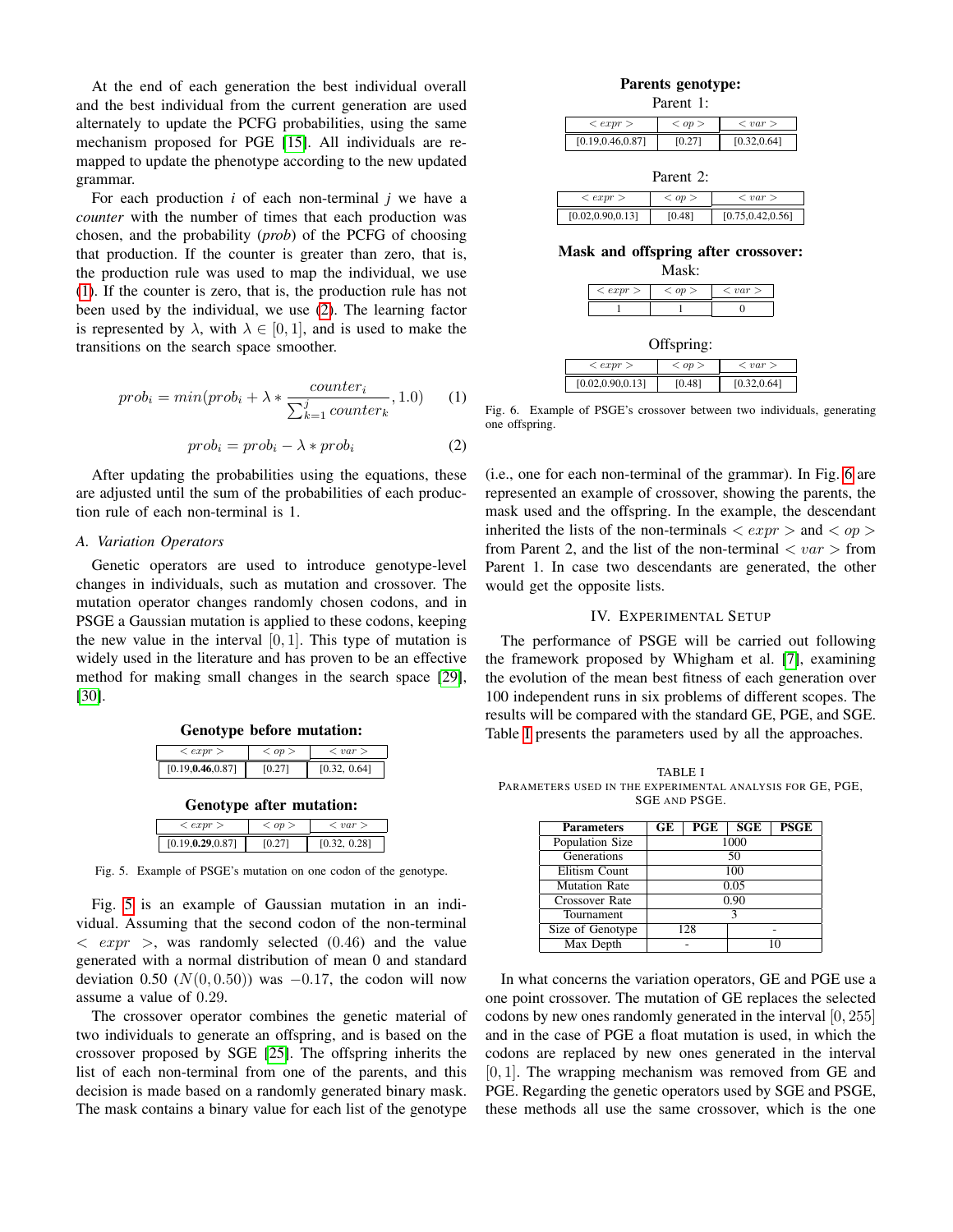presented in Section [III-A.](#page-4-6) Regarding the mutation operator, in the case of SGE, the mutated codon is replaced with a different valid option, while in PSGE a Gaussian mutation with  $N(0, 0.50)$  in the codon value is performed.

A detailed description of the problems and the grammars used can be found in the work done by Lourenço et al. [\[26\]](#page-8-4) and Whigham et al. [\[7\]](#page-7-5), and were selected on the basis of the recommendations of McDermott et al. [\[31\]](#page-8-9). The problems considered were the quartic symbolic regression, pagie symbolic regression [\[32\]](#page-8-10), the Boston Housing symbolic regression [\[33\]](#page-8-11), 5-bit even parity, 1-bit Boolean multiplexer and the Santa Fe artificial ant problem [\[1\]](#page-7-0). The objective functions used to evaluate the individuals consider the minimization of the error. In the case of Symbolic Regression and classification problems the fitness is the Root Relative Squared Error (RRSE) between the individual's solution and the target on a data set. For the Boolean functions, the error is the number of incorrect predictions, and for the Path finding problem, the fitness is the number of pieces remaining after exceeding the step limit.

#### V. RESULTS

<span id="page-5-0"></span>A statistical analysis was done to be able to fairly compare the different methods and support our analysis. Since the populations were independently initialized and the results do not meet the criteria for parametric tests, the Kruskal-Wallis non-parametric test was used to check for meaningful differences between the different methods. When the methods show differences, we verify in which pairs the differences exist, using the Mann-Whitney *post-hoc* test with the Bonferroni correction. To determine how significant the differences are, the effect size r was calculated. The " $\sim$ " sign was used when there were no significant differences between samples, the "+" sign was used when the effect size was small ( $r \leq 0.3$ ), "++" was used when the effect size was medium (0.3  $\lt r \leq 0.5$ ), and "+++" was used when the effect size is large  $(r > 0.5)$ . For all the statistical tests we considered a significance level of  $\alpha = 0.05$ .

#### TABLE II

<span id="page-5-1"></span>RESULTS OF THE MANN-WHITNEY POST-HOC STATISTICAL TESTS. THE BONFERRONI CORRECTION IS USED CONSIDERING A SIGNIFICANCE LEVEL OF  $\alpha = 0.05$ . VALUES IN BOLD MEAN THAT PSGE IS STATISTICALLY BETTER THAN GE, PGE OR SGE.

| Problem                     | <b>PSGE-GE</b> | <b>PSGE-PGE</b> | <b>PSGE-SGE</b> |
|-----------------------------|----------------|-----------------|-----------------|
| Quartic Polynomial          | 0.000          | 0.003           | 0.299           |
| Pagie Polynomial            | 0.033          | 0.008           | 0.013           |
| <b>Boston Housing Train</b> | 0.000          | 1.000           | 0.001           |
| <b>Boston Housing Test</b>  | 0.000          | 0.525           | 0.577           |
| 5-bit Parity                | 0.000          | 0.000           | 0.131           |
| 11-multiplexer              | 0.000          | 0.000           | 0.000           |
| Santa Fe Ant Trail          | 0.000          | 0.000           | 0.317           |

Focusing on the results of Tables [II](#page-5-1) and [III,](#page-5-2) several observations about the approach proposed in this work can be drawn. In bold are the p-values of the comparisons where PSGE is statistically better than GE, PGE or SGE.

PSGE is statistically better than GE on all problems. Comparing the performance of PSGE with PGE, we see that PSGE

TABLE III EFFECT SIZE BETWEEN PSGE AND GE, PGE AND SGE.

<span id="page-5-2"></span>

| Problem                     | <b>PSGE-GE</b> | <b>PSGE-PGE</b> | <b>PSGE-SGE</b> |
|-----------------------------|----------------|-----------------|-----------------|
| Quartic Polynomial          | $^{++}$        |                 | $\sim$          |
| Pagie Polynomial            |                |                 |                 |
| <b>Boston Housing Train</b> |                | $\tilde{}$      |                 |
| <b>Boston Housing Test</b>  | $^{++}$        | $\sim$          | $\sim$          |
| 5-bit Parity                | $^{+++}$       | $^{+++}$        | $\tilde{}$      |
| 11-multiplexer              | $^{++}$        | $+++$           |                 |
| Santa Fe Ant Trail          |                |                 | $\tilde{}$      |

outperforms PGE with significant differences on four of the problems. In relation to the SGE, PSGE never outperforms.



<span id="page-5-3"></span>Fig. 7. Performance results for the Quartic Polynomial. Results are the mean best fitness of 100 runs.

Fig. [7](#page-5-3) shows the evolution of the mean best fitness for the quartic polynomial. We can see that the decrease in SGE and PSGE is similar, with SGE ending up with slightly better average fitness, but with no statistical differences between the methods (Table [II\)](#page-5-1). Looking at the PGE curve, we notice that it starts with better fitness, being surpassed by SGE and PSGE around generation 3, decreasing more slowly in relation to the other methods. From generation 20 the fitness starts to move away from GE values, however these never reach the performance of SGE and PSGE during the 50 generations. PSGE presents statistical differences from PGE with a small effect size.



<span id="page-5-4"></span>Fig. 8. Performance results for the Pagie Polynomial. Results are the mean best fitness of 100 runs.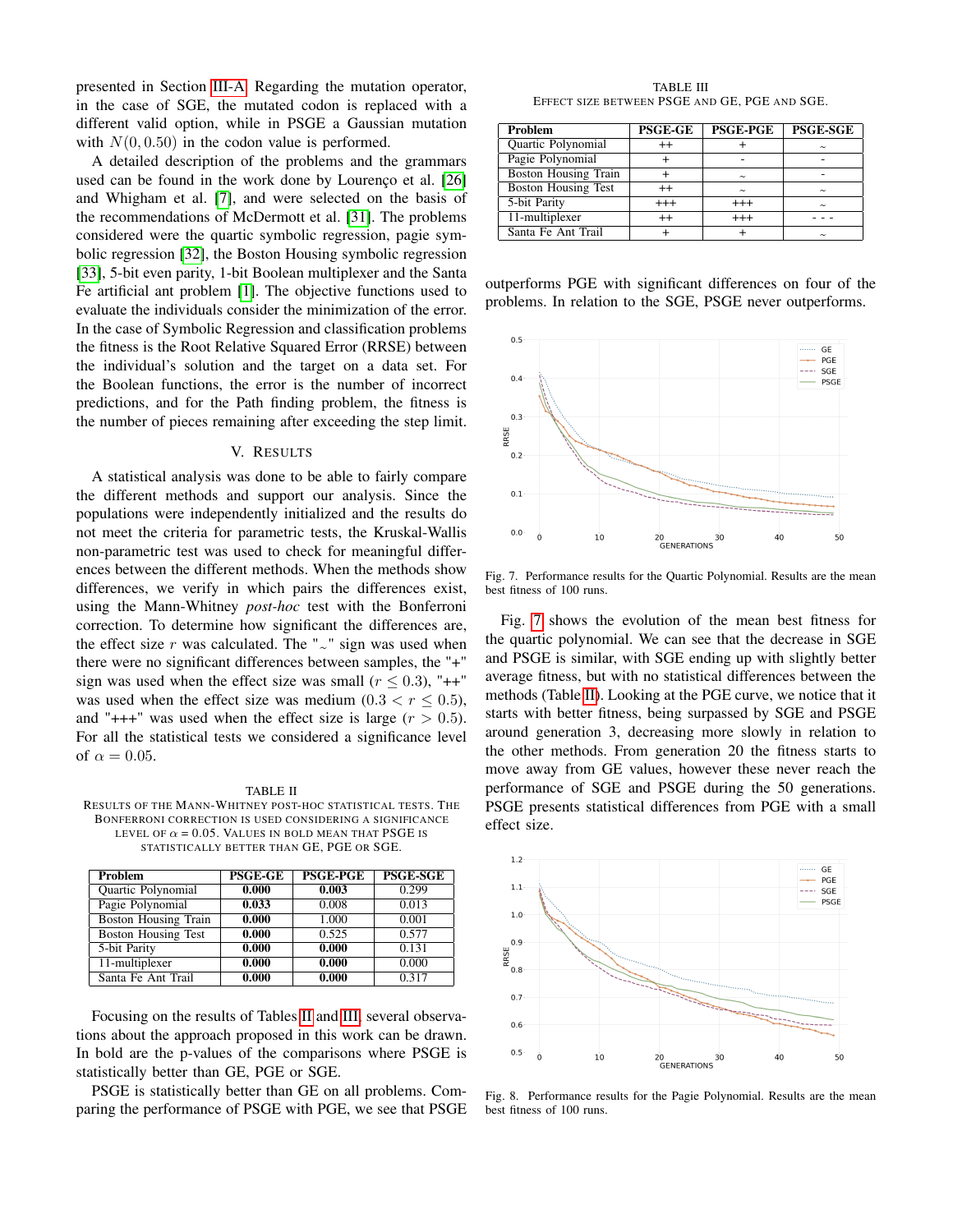The results for the pagie polynomial are shown in Fig. [8.](#page-5-4) By analysing the plot we see that all methods perform better than GE, with the curves decreasing faster, and looking at the statistical test results in Table [II](#page-5-1) we see that PSGE is better than GE statistically with a small effect size. The method that ends up with the best average fitness is PGE, which is in line with the results presented in [\[15\]](#page-7-13).



Fig. 9. Testing results for the Boston Housing. Results are the mean best fitness of 100 runs.

Regarding the results for the Boston Housing problem, these are divided in 90% for training and 10% for testing. The test results are the most relevant since they are the ones that evaluate the models with unseen data. The statistical tests show that in this problem PSGE only presents statistical differences relative to GE, having a small effect size in training and medium in testing. PSGE ends with better fitness than PGE, however these do not present significant differences. We also see that when comparing with SGE in the training, PSGE presents small statistical differences, being worse, however, in the test, these are not significant. The small improvement in the results of test PSGE over training when compared to GE and PSGE, may indicate that PSGE has a better generalisation ability to predict unknown data.



<span id="page-6-1"></span>Fig. 10. Performance results for the 5-bit Even Parity problem. Results are the mean best fitness of 100 runs.

Looking at the results for the 5-bit Even Parity problem, we observe that the performance of SGE and PSGE is better than that of GE and PGE, starting with lower fitness values. According to the statistical results, PSGE is statistically better than GE and PGE, with a large effect size. In comparison to SGE we see that the decrease of PSGE is slightly faster, maintaining better average fitness for 30 generations, and then it is reached by SGE, presenting no significant differences between the two methods.



<span id="page-6-0"></span>Fig. 11. Performance results for the 11-bit Boolean Multiplexer problem. Results are the mean best fitness of 100 runs.

Regarding the results of the tests done for the 11-bit Boolean Multiplexer (Fig. [11\)](#page-6-0), we can see that the methods behave quite differently. As observed previously for the 5-bit parity problem (Fig. [10\)](#page-6-1), the average fitness of SGE and PSGE individuals at the beginning of the evolutionary process is better, with significant differences between PSGE and GE, with a medium effect size, and also with PGE presenting a large effect size. In this problem we see that the decrease of SGE is much steeper, rapidly moving away from the average fitness of PSGE.



<span id="page-6-2"></span>Fig. 12. Performance results for the Santa Fe Artificial Ant problem. Results are the mean best fitness of 100 runs.

The last analysis studies the performance on the Santa Fe Ant problem (Fig. [12\)](#page-6-2). In contrast to the previous analyses, in this problem the method that performs worst over generations is PGE. On the other hand we observe that the fitness of the individuals of SGE and PSGE decreases rapidly, approaching the optimal solution after 20 generations. PSGE is statistically better than GE and PGE, not presenting statistical differences in relation to SGE.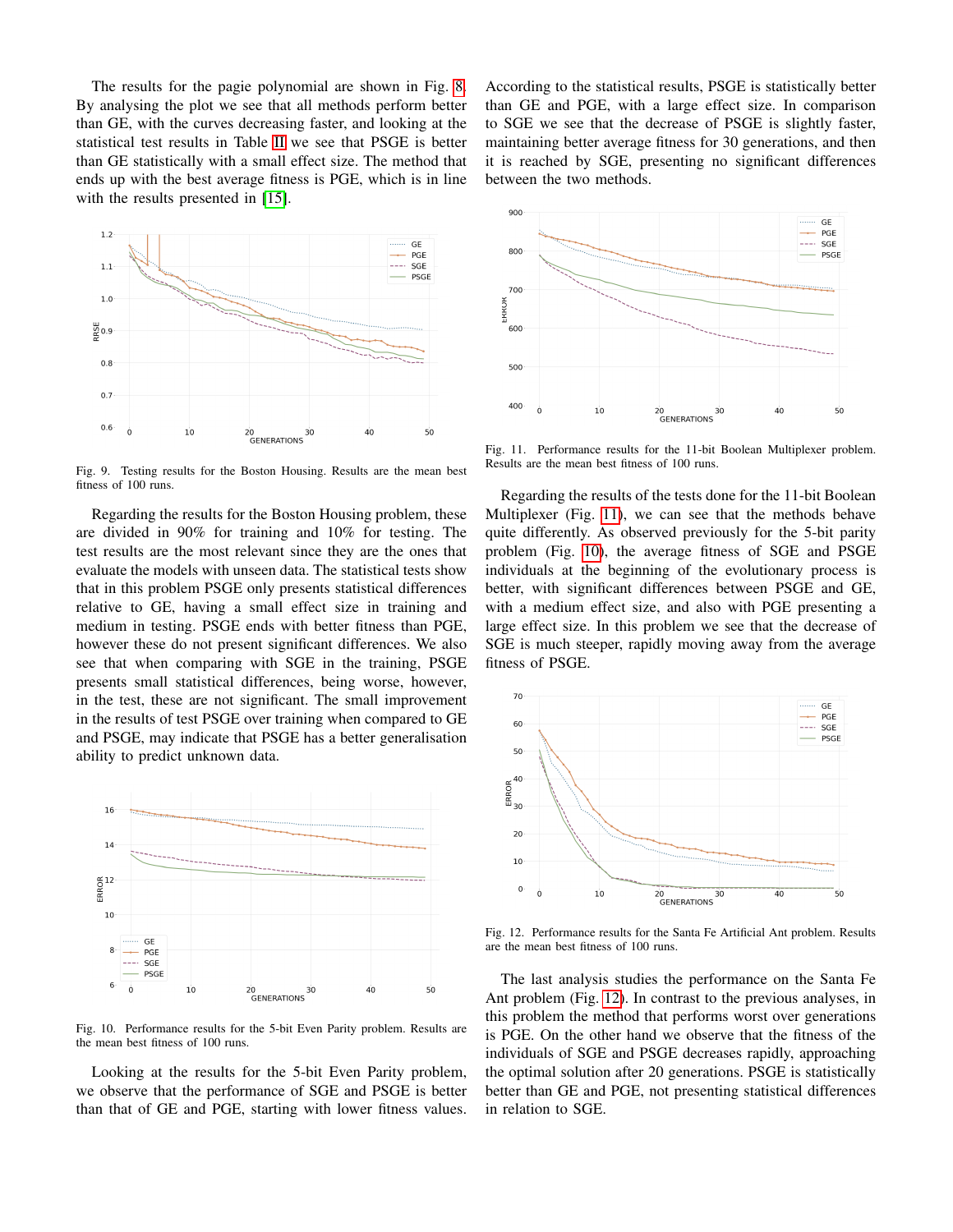## VI. CONCLUSION

<span id="page-7-11"></span>GE is a grammar-based GP variant that has attracted the attention of many researchers and practitioners, since its proposal in the late 1990s and it has been applied with success to many problem domains. However, it has been shown that it suffers from some issues, such as low locality and high redundancy [\[5\]](#page-7-3), [\[6\]](#page-7-4).

In grammar-based GP, the choice of the grammar has a significant impact on the quality of the generated solutions as it is the grammar that defines the space of possible solutions. Our goal work was to create a variant of GE that could guide the search towards better solutions, inserting bias in the production rules that generate better individuals, in order to achieve a better overall performance, and at the same time overcome the problems of GE.

In this paper we present PSGE, a new variant of GE that introduces a new representation alternative to SGE, using PGE's mapping mechanism. The genotype is a set of dynamic lists, one for each non-terminal of the grammar. Each codon in the list represents the likelihood of selecting a production rule. At the end of each generation the PCFG is updated and individuals are remapped, same as in PGE.

The proposed method is compared to the standard versions of GE, PGE and SGE on different benchmark problems, analysing the evolution of the mean best fitness. PSGE outperformed GE with statistical differences in all problems, while it outperformed PGE in 4 of the 6 problems. Regarding the relative performance with SGE, we show that the methods obtain similar performances.

PSGE proved to be a good alternative to PGE, since it presents better performance, keeping the advantage of using a probabilistic grammar. At the end of the evolutionary process we get a specialised grammar for the problem at hand which can be used to obtain information about which production rules are more relevant to create the best individuals. The use of a PCFG can also be used by manually guide the search, for example, in the real-world problems where we have some information regarding some problems, we can alter the probabilities of the grammar by introducing some known biases. As future work it will be interesting to analyze the average fitness of sample populations created with a previously evolved grammar and also to analyze the fitness evolution over multiple generations. Another line of work that will be interesting to analyze is to test the algorithm behavior with the probabilities of grammars initialized randomly, or with different types of grammars, similar to the study done by Nicolau et al. [\[9\]](#page-7-16).

#### ACKNOWLEDGMENT

This work was partially funded by the project grant DSAIPA/DS/0022/2018 (GADgET), by FEDER funds through the Operational Programme Competitiveness Factors - COM-PETE and national funds by FCT - Foundation for Science and Technology (POCI-01-0145-FEDER-029297, CISUC - UID/CEC/ 00326/2020) and within the scope of the project A4A: Audiology for All (CENTRO-01-0247-FEDER-047083)

financed by the Operational Program for Competitiveness and Internationalisation of PORTUGAL 2020 through the European Regional Development Fund.

#### **REFERENCES**

- <span id="page-7-0"></span>[1] J. R. Koza, "Genetic programming as a means for programming computers by natural selection," *Statistics and Computing*, vol. 4, no. 2, Jun. 1994.
- <span id="page-7-1"></span>[2] M. O'Neill and C. Ryan, *Grammatical Evolution: Evolutionary Automatic Programming in an Arbitrary Language*. Springer US, 2003.
- [3] C. Ryan, J. Collins, and M. O. Neill, "Grammatical evolution: Evolving programs for an arbitrary language," in *Lecture Notes in Computer Science*. Springer Berlin Heidelberg, 1998, pp. 83–96.
- <span id="page-7-2"></span>[4] C. Ryan, M. O'Neill, and J. Collins, Eds., *Handbook of Grammatical Evolution*. Springer International Publishing, 2018.
- <span id="page-7-3"></span>[5] F. Rothlauf and D. E. Goldberg, "Redundant representations in evolutionary computation," *Evolutionary Computation*, vol. 11, no. 4, pp. 381–415, Dec. 2003.
- <span id="page-7-4"></span>[6] F. Rothlauf and M. Oetzel, "On the locality of grammatical evolution," in *Lecture Notes in Computer Science*. Springer Berlin Heidelberg, 2006, pp. 320–330.
- <span id="page-7-5"></span>[7] P. A. Whigham, G. Dick, J. Maclaurin, and C. A. Owen, "Examining the "best of both worlds" of grammatical evolution," in *Proceedings of the 2015 Annual Conference on Genetic and Evolutionary Computation*. ACM, Jul. 2015.
- <span id="page-7-6"></span>[8] R. Harper, "GE, explosive grammars and the lasting legacy of bad initialisation," in *IEEE Congress on Evolutionary Computation*. IEEE, Jul. 2010.
- <span id="page-7-16"></span>[9] M. Nicolau and A. Agapitos, "Understanding grammatical evolution: Grammar design," in *Handbook of Grammatical Evolution*. Springer International Publishing, 2018, pp. 23–53.
- <span id="page-7-17"></span>[10] M. Nicolau, "Automatic grammar complexity reduction in grammatical evolution," in *GECCO 2004 Workshop Proceedings*, R. Poli, S. Cagnoni, M. Keijzer, E. Costa, F. Pereira, G. Raidl, S. C. Upton, D. Goldberg, H. Lipson, E. de Jong, J. Koza, H. Suzuki, H. Sawai, I. Parmee, M. Pelikan, K. Sastry, D. Thierens, W. Stolzmann, P. L. Lanzi, S. W. Wilson, M. O'Neill, C. Ryan, T. Yu, J. F. Miller, I. Garibay, G. Holifield, A. S. Wu, T. Riopka, M. M. Meysenburg, A. W. Wright, N. Richter, J. H. Moore, M. D. Ritchie, L. Davis, R. Roy, and M. Jakiela, Eds., Seattle, Washington, USA, 26-30 2004.
- <span id="page-7-7"></span>[11] M. O'Neill and C. Ryan, "Grammatical evolution by grammatical evolution: The evolution of grammar and genetic code," in *Lecture Notes in Computer Science*. Springer Berlin Heidelberg, 2004, pp. 138–149.
- <span id="page-7-8"></span>[12] H. Kim and C. W. Ahn, "A new grammatical evolution based on probabilistic context-free grammar," in *Proceedings in Adaptation, Learning and Optimization*. Springer International Publishing, 2015, pp. 1–12.
- <span id="page-7-12"></span>[13] H. Kim, H. Kang, and C. W. Ahn, "A conditional dependency based probabilistic model building grammatical evolution," *IEICE Transactions on Information and Systems*, vol. E99.D, no. 7, pp. 1937–1940, 2016.
- <span id="page-7-14"></span>[14] N. Lourenço, F. B. Pereira, and E. Costa, "SGE: A structured representation for grammatical evolution," in *Lecture Notes in Computer Science*. Springer International Publishing, 2016, pp. 136–148.
- <span id="page-7-13"></span>[15] J. Mégane, N. Lourenço, and P. Machado, "Probabilistic grammatical evolution," in *Genetic Programming*, T. Hu, N. Lourenço, and E. Medvet, Eds. Cham: Springer International Publishing, 2021, pp. 198–213.
- <span id="page-7-15"></span>[16] M. O'Neill, A. Brabazon, M. Nicolau, S. McGarraghy, and P. Keenan, "pigrammatical evolution," in *Genetic and Evolutionary Computation – GECCO 2004*. Springer Berlin Heidelberg, 2004, pp. 617–629.
- <span id="page-7-9"></span>[17] C. Ryan, A. Azad, A. Sheahan, and M. O'Neill, "No coercion and no prohibition, a position independent encoding scheme for evolutionary algorithms – the chorus system," in *Lecture Notes in Computer Science*. Springer Berlin Heidelberg, 2002, pp. 131–141.
- <span id="page-7-10"></span>[18] D. Fagan, M. Fenton, and M. O'Neill, "Exploring position independent initialisation in grammatical evolution," in *2016 IEEE Congress on Evolutionary Computation (CEC)*. IEEE, Jul. 2016.
- [19] S. Luke, "Two fast tree-creation algorithms for genetic programming," *IEEE Transactions on Evolutionary Computation*, vol. 4, no. 3, pp. 274– 283, 2000.
- [20] E. Murphy, E. Hemberg, M. Nicolau, M. O'Neill, and A. Brabazon, "Grammar bias and initialisation in grammar based genetic programming," in *Lecture Notes in Computer Science*. Springer Berlin Heidelberg, 2012, pp. 85–96.